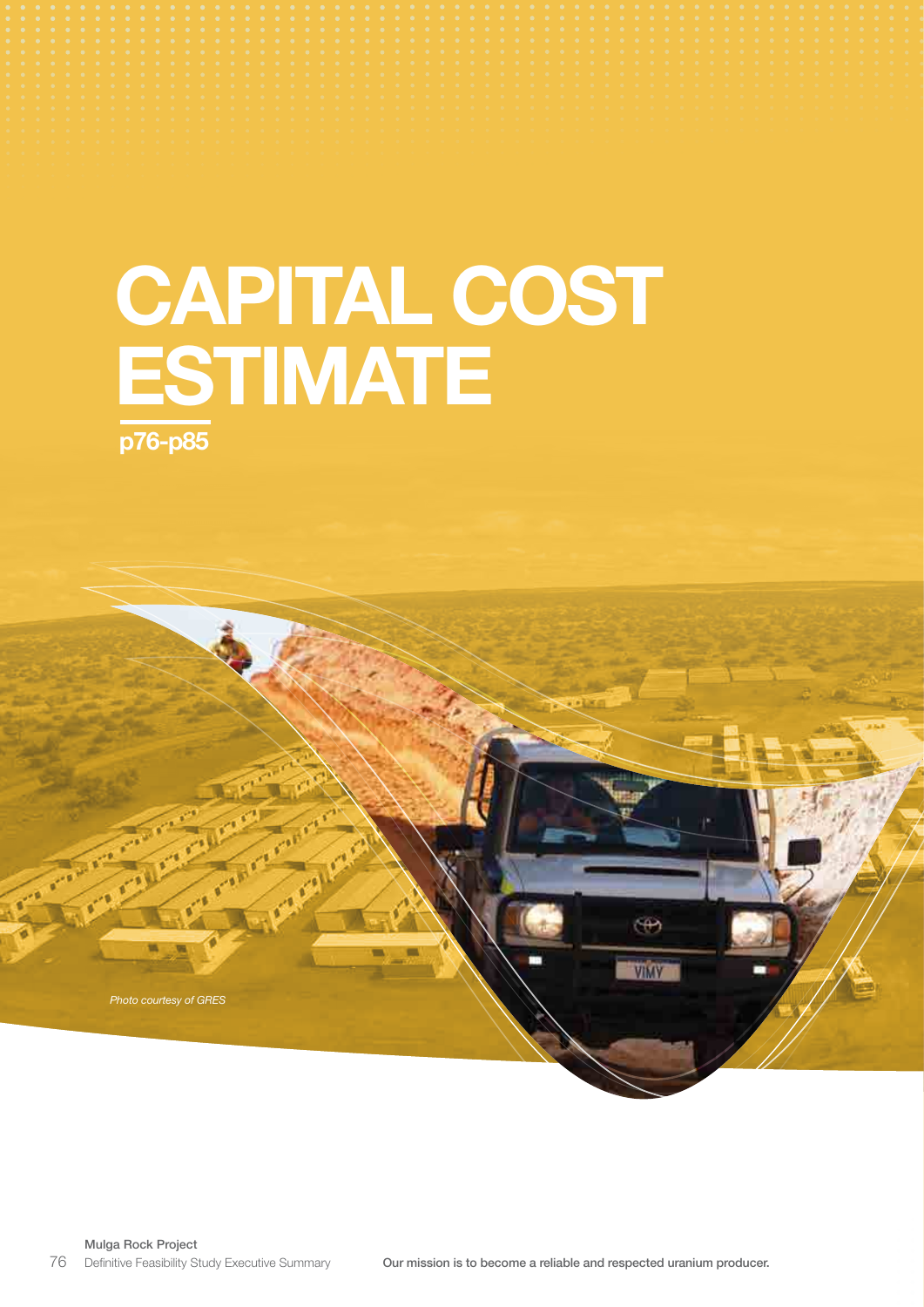# **Highlights**

Total capital cost is A\$493M inclusive of growth allowance and contingency totalling A\$41.7M.

The DFS capital cost has reduced by A\$10.9M when compared to the PFS.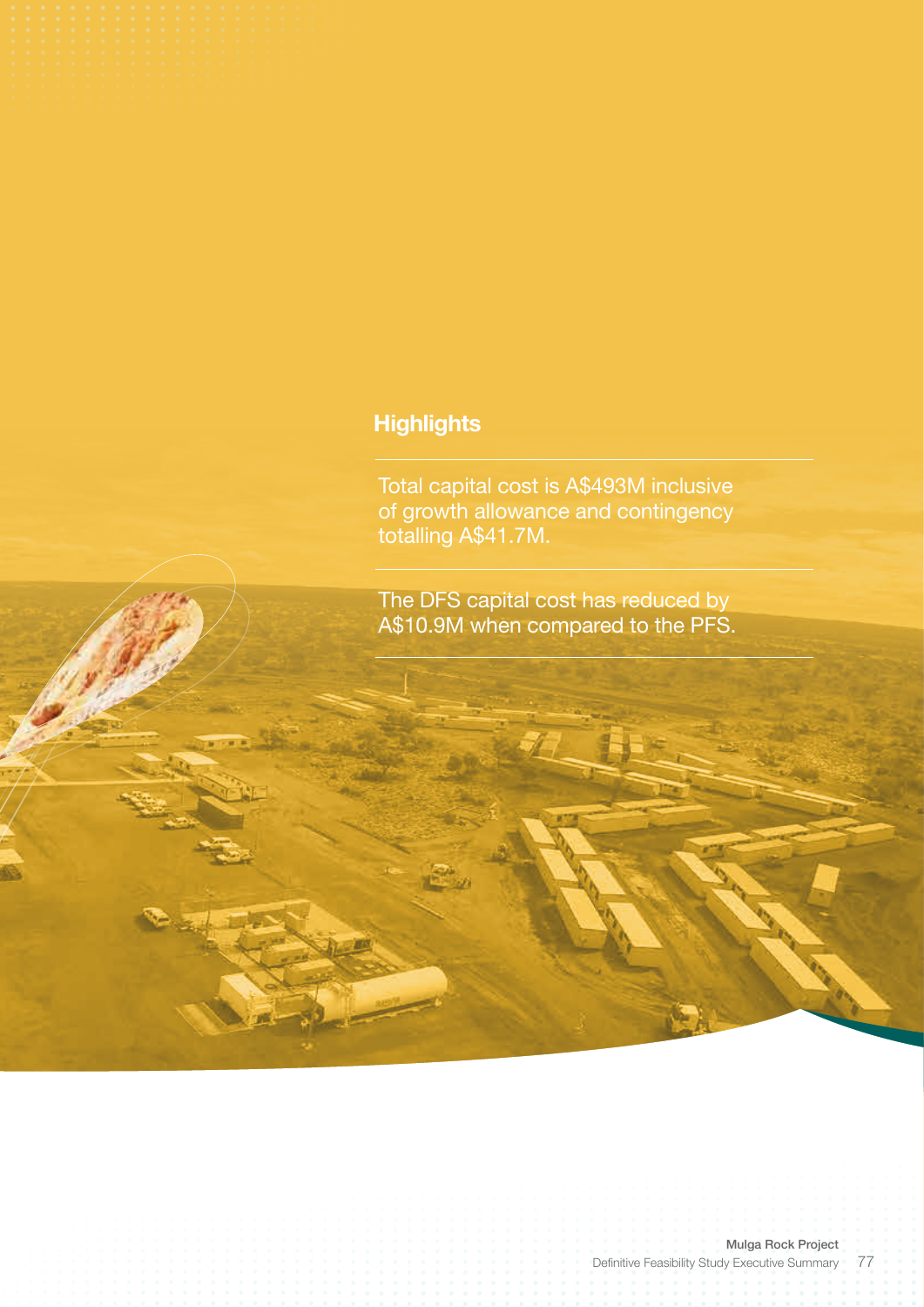# CAPITAL COST ESTIMATE

The overall project capital cost estimate was developed by GR Engineering Services (GRES) for the DFS and is based on an Engineering, Procurement, Construction and Management (EPCM) approach for the process plant and infrastructure.

The estimate includes all the necessary costs associated with engineering, drafting, procurement, construction, construction management, commissioning of the processing facility and associated infrastructure, mining infrastructure, first fills of plant reagents, consumables and spare parts.

The estimate is based upon preliminary engineering, material take-offs and budget price quotations for major equipment and bulk commodities.

Unit rates for installation were based on market enquiries specific to the MRP and benchmarked to those achieved

recently on similar projects undertaken in the Australian minerals processing industry.

The estimate pricing was obtained predominantly during fourth quarter 2017 (4Q17) and is in Australian dollars (A\$). Where pricing was received in foreign currency these have been converted to A\$ at the foreign exchange rates provided by Vimy.

The overall capital estimate is considered to be a Class 2 estimate according to the American Association of Cost Engineering (AACE) International with an estimate accuracy of  $\pm 10$  to 15%. The basis of estimate is summarised in Table 11.1.

An Engineering, Procurement, Construction (EPC) allowance has been provided by GRES to enable the estimate to be converted to a lump sum EPC contract.

#### Table 11.1: Engineering Development and Cost Estimation Methodology

| <b>Category</b>       | <b>Level of Development</b>                                                                                                                                                                                                                               | <b>Cost Estimation Methodology</b>                                                                                                                                                                                                   |
|-----------------------|-----------------------------------------------------------------------------------------------------------------------------------------------------------------------------------------------------------------------------------------------------------|--------------------------------------------------------------------------------------------------------------------------------------------------------------------------------------------------------------------------------------|
| Mining                | » Excavator, shovel and truck fleet sizes derived from<br>mine schedule<br>» Ancillary equipment fleet sizes derived from review<br>of active open pit areas across mine schedule                                                                         | » Mobile equipment budget pricing<br>from multiple contractors                                                                                                                                                                       |
| Mining Infrastructure | » Advanced pit dewatering requirements designed and<br>estimated by industry specialist (Advisian)<br>» Preliminary general arrangement and layout drawings<br>Preliminary design and material take-offs by<br>$\mathbf{m}$<br>experienced civil engineer | Pit dewatering equipment budget<br>$\mathbf{m}^{\prime}$<br>pricing from multiple vendors<br>» Multiple quotations for earthworks,<br>concrete and structural scope items<br>» Multiple vendor prices for equipment<br>and buildings |
| Earthworks            | Detailed Light Detection and Ranging (LIDAR) survey<br>$\mathbf{M}$<br>Soil and foundation geotechnical assessment<br>»<br>» Preliminary 3D modelling to determine bill of quantities                                                                     | » Budget pricing from multiple<br>contractors                                                                                                                                                                                        |
| Concrete              | » Preliminary general arrangement and layout drawings<br>Preliminary design and material take-offs by experienced<br>$\mathbf{m}$<br>civil engineer                                                                                                       | Sole source quotation for all-in<br>$\mathbf{w}$<br>unit rate to supply and install,<br>including mobilisation and demob<br>costs of the batching plant                                                                              |
| Structural            | » Preliminary general arrangement and layout drawings<br>of major steel structures to determine bill of quantities                                                                                                                                        | Multiple quotations for all-in rates to<br>supply, fabricate, paint and deliver                                                                                                                                                      |
| Equipment             | » Equipment sizing based on project mass balance<br>derived from process design criteria<br>Specifications and data sheets developed for all<br>$\mathbf{m}$<br>major equipment and packages                                                              | » Multiple vendor budget prices for<br>major equipment (>\$50k)<br>» In-house database for minor<br>equipment (<\$50k)                                                                                                               |

**Continued...**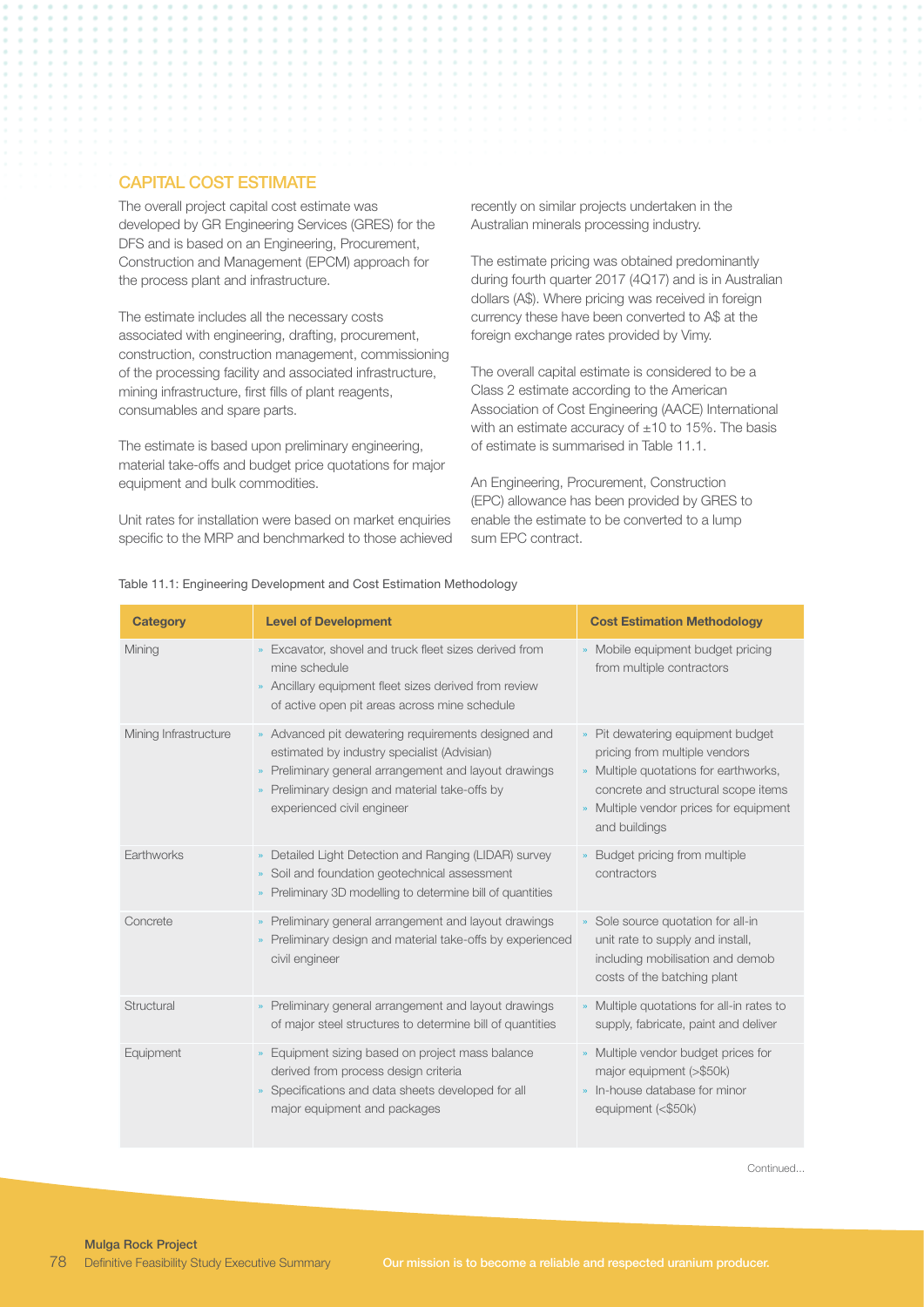| <b>Category</b>                       | <b>Level of Development</b>                                                                                                                                                                                                                                                                        | <b>Cost Estimation Methodology</b>                                                                                                                                                                                                                                                                                                                 |
|---------------------------------------|----------------------------------------------------------------------------------------------------------------------------------------------------------------------------------------------------------------------------------------------------------------------------------------------------|----------------------------------------------------------------------------------------------------------------------------------------------------------------------------------------------------------------------------------------------------------------------------------------------------------------------------------------------------|
| Platework                             | » Fabricated platework component list (covering tanks,<br>bins, chutes and launders) developed from project<br>mass balance<br>» Preliminary general arrangement and layout drawings<br>to determine bill of quantities<br>» Materials of construction determined from corrosion<br>coupon testing | » Multiple quotations for supply,<br>fabrication, surface preparation<br>and painting<br>» Leach and RIP tank datasheets<br>issued for multiple quotations<br>to supply, fabricate, transport to<br>site and erect                                                                                                                                 |
| Piping                                | » Preliminary line and valve lists developed<br>from piping and instrumentation diagrams<br>» Piping quantities and pipe supports calculated from<br>layout drawings<br>» Overland piping quantities calculated from<br>layout drawings                                                            | » Supply rates from multiple piping<br>suppliers for various specification<br>pipes, valves and fittings                                                                                                                                                                                                                                           |
| Electrical &<br>Instrumentation       | Electrical, instrumentation and control quantities<br>compiled from single line diagrams, instrument<br>list, piping and instrumentation diagrams, layouts,<br>equipment list and electrical load list<br>Switchroom requirements based on substation<br>general arrangements                      | Budget pricing for major electrical<br>components including transformers,<br>switchrooms, motor control centres,<br>and variable speed drives<br>» Budget pricing for supply and<br>installation of overhead powerlines<br>» In-house database used for<br>electrical cabling, cable ladders,<br>instrumentation and instrument<br>control cabling |
| <b>Buildings</b>                      | » Floor plans developed for all buildings and workshops<br>» Accommodation village building specification developed                                                                                                                                                                                | » Multiple budget quotes including<br>supply, installation and freight                                                                                                                                                                                                                                                                             |
| <b>Installation Labour</b>            | » Installation man-hours estimated for each equipment<br>and fabrication item to be installed                                                                                                                                                                                                      | » GRES construction labour rates<br>used for civil, structural, mechanical<br>and piping<br>» GRES site installation rates used<br>for electrical, instrumentation and<br>control system                                                                                                                                                           |
| Project Indirect Costs                | » EPCIM estimate based on man-hours required for<br>engineering and project delivery team<br>» EPC allowance estimated by applying a margin to all<br>costs identified as EPC associated costs                                                                                                     | » GRES commercial rates used for<br>EPCM disciplines required<br>» Multiple quotations for flights, meals<br>and accommodation services                                                                                                                                                                                                            |
| Growth Allowance                      | » Growth allowance commensurate with level of<br>engineering completed and estimating confidence for<br>each item within capital estimate                                                                                                                                                          | » Overall growth allowance estimated<br>for pre-production, process plant<br>and infrastructure is 6.7% of direct<br>capital cost                                                                                                                                                                                                                  |
| Contingency &<br><b>Owner's Costs</b> | » Owner's contingency is provision for unforeseen costs<br>associated with project execution risk<br>» Owner's costs include allowances for owner's project<br>team, insurances, approvals, computing system, home<br>office costs, systems development and training                               | » Owner's contingency estimated<br>based on Monte Carlo analysis for all<br>major components of the project<br>» Owner's cost developed from<br>quotations and first principles                                                                                                                                                                    |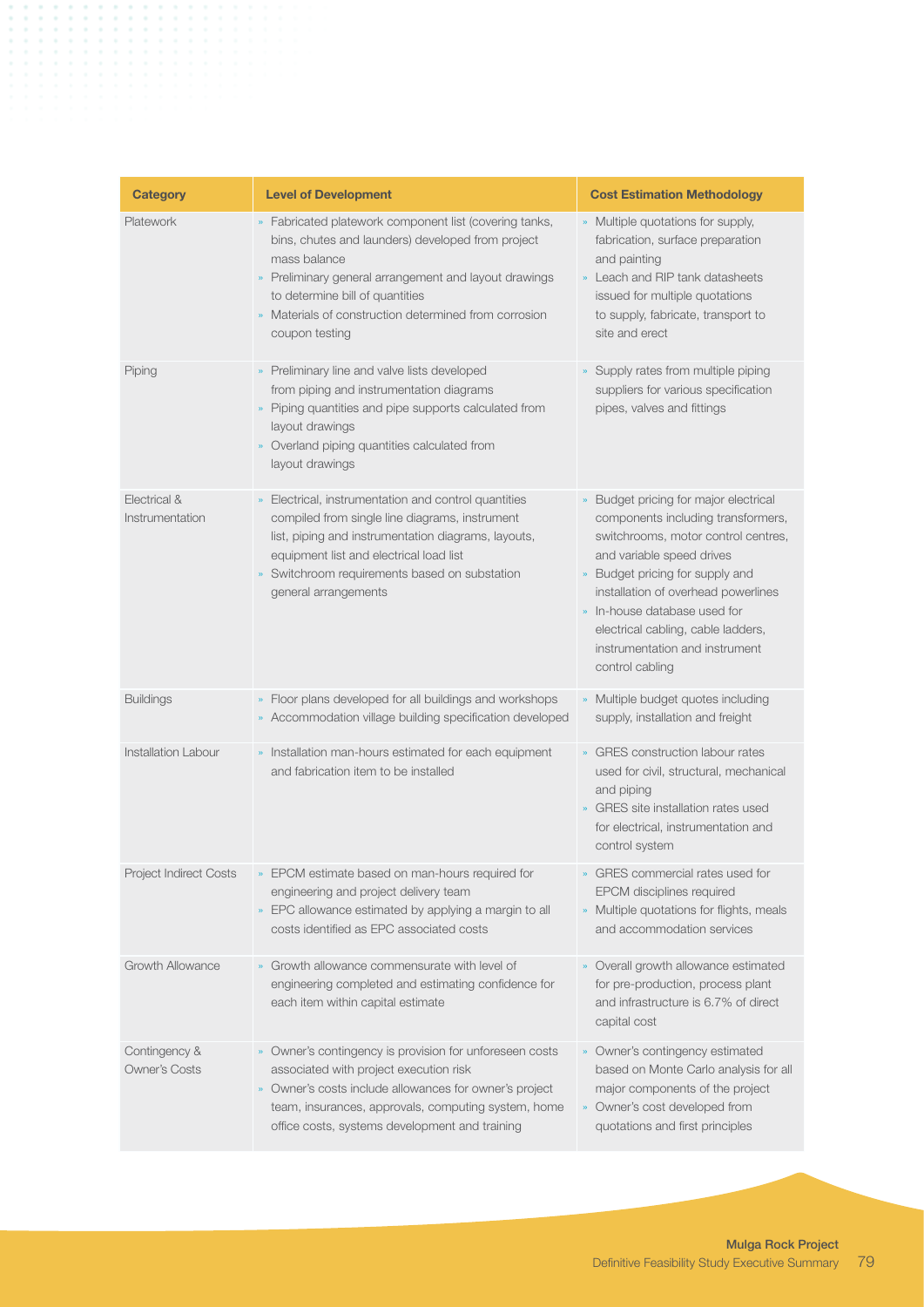# ESTIMATE STRUCTURE

The capital estimate was prepared using a project Work Breakdown Structure (WBS) which delineates the various areas of the project. Individual estimates were prepared for each area covering all engineering disciplines.

The capital estimate has been structured into the following major categories:

- » Direct costs;
- » Indirect costs;
- » Growth allowance; and
- » Owner's costs.

### DIRECT COSTS

Direct costs are project expenditures that cover the supply of equipment and materials, freight to site and construction labour. These are the costs to build the project and exclude indirect and other costs as described below.

#### INDIRECT COSTS

Indirect costs are project expenditures that cover miscellaneous construction costs such as EPCM services, mobilisation/demobilisation, construction facilities, temporary construction accommodation, flights, meals, as well as plant first fills, critical equipment spares and plant commissioning costs.

#### GROWTH ALLOWANCE

A growth allowance has been included in the estimate which is commensurate with the level of design and estimating confidence. The allowance is based on the project scope and does not include changes to the process flowsheet, process plant design or major equipment selections. Growth allowance is reserved for errors and omissions based upon data assumed and equipment detailed as the basis for this study.

Growth allowances made in the estimate vary for each discipline item according to the level of accuracy associated with equipment/materials pricing, estimates of material quantities, estimates of equipment and labour requirements and site costs.

#### OWNER'S COSTS

Owner's costs have been included in the capital estimate for the following:

- » Owner's project management team;
- » Pre-mobilisation construction costs;
- » Insurances;
- » Approvals;
- » Computing systems (business services systems);
- » Recruitment costs for operational team;
- » Salaries for operational team during commissioning and handover period; and
- » Office costs.

Owner's contingencies and/or risk amounts have also been included in the estimate. Owner's contingency is an allowance to cover costs associated with unexpected items during construction that are not covered by the EPCM contract. These may include such items as scope changes, changes to equipment or material specification changes, rain delays, etc.

The amount has been determined based on a risk workshop conducted by Vimy and GRES. Risk weightings were assigned to the best, most likely and worst-case ranges to the various elements of the estimate. The cost variables were then modelled using a Monte Carlo statistical simulation process. The difference between the P95 scenario and the base case was adopted for the owner's contingency.

# COST ESTIMATE SUMMARY

The estimated total capital cost for the MRP is A\$492.98M, including a growth allowance and owner's contingency totalling A\$41.7M (or approximately 8.5% of total project costs), and capitalised pre-production mining costs of A\$36.3M. Capital breakdown by Work Breakdown Structure (WBS) is presented in Table 11.2 and Figure 11.1, with costs expressed in Australian dollars.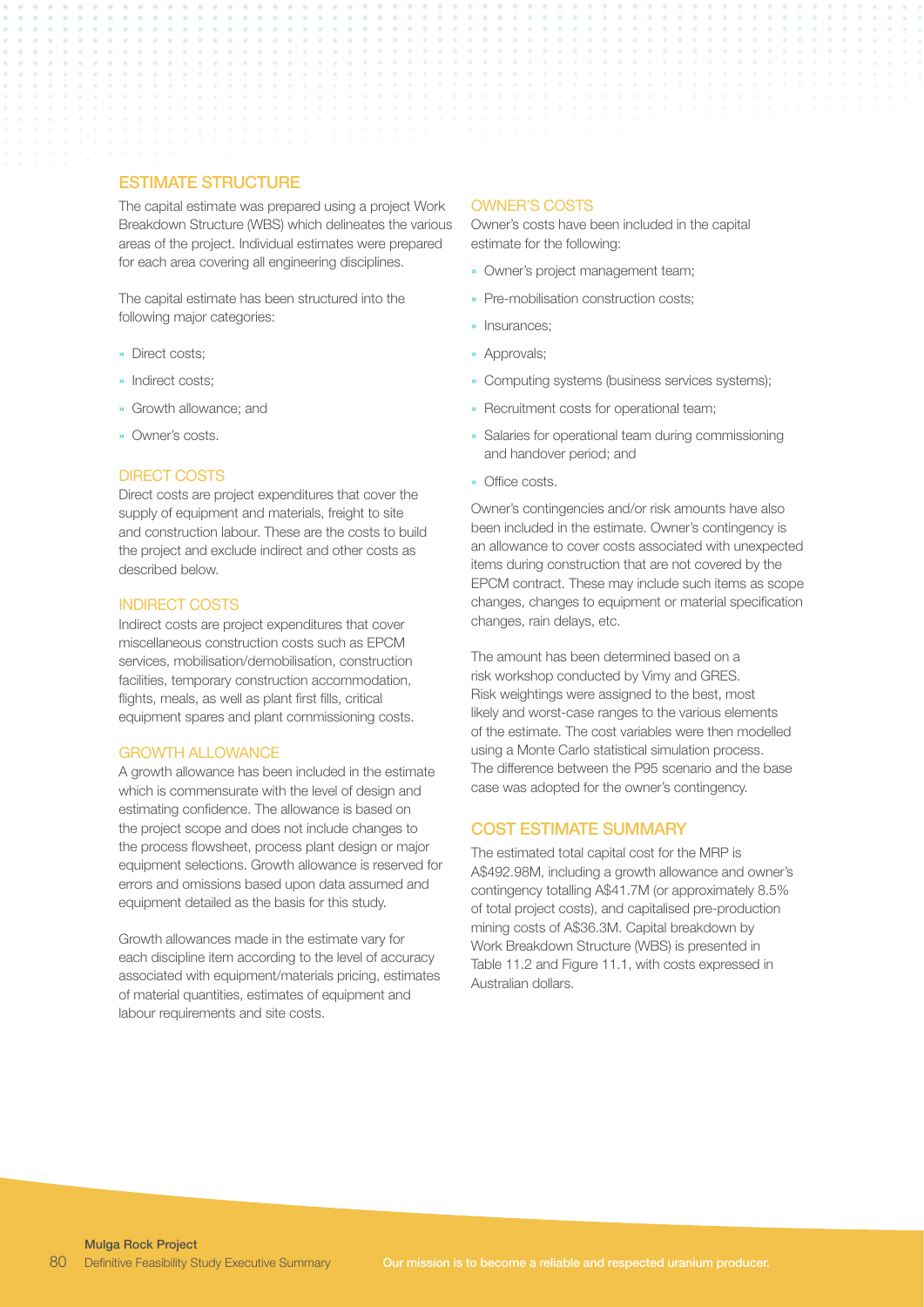# Table 11.2: MRP Capital Cost Estimate Summary

| <b>WBS</b> | <b>Cost Area</b>                     | <b>A\$M</b> |
|------------|--------------------------------------|-------------|
| 1000       | <b>Mining</b>                        | 144.09      |
| 1010       | Mining Pre-Strip                     | 36.34       |
| 1020       | <b>Advanced Pit Dewatering</b>       | 9.40        |
| 1050       | Heavy Vehicle Washdown               | 0.78        |
| 1060       | Fuel Storage & Dispensing            | 0.81        |
| 1090       | <b>Explosive Compound</b>            | 0.22        |
| 1110       | Mine Buildings & Earthworks          | 6.64        |
| 1120       | Mining Fleet                         | 89.89       |
| 2000       | <b>Process Plant</b>                 | 127.58      |
| 2100       | Ore Beneficiation                    | 23.03       |
| 2200       | <b>SAG Mill &amp; Leach</b>          | 16.82       |
| 2300       | Uranium Recovery                     | 22.95       |
| 2400       | Uranium Precipitation                | 8.80        |
| 2600       | <b>Tailings</b>                      | 3.97        |
| 2700       | Water Management                     | 3.20        |
| 2800       | Services & Utilities                 | 2.41        |
| 2900       | Reagents                             | 5.88        |
| 2910       | <b>Sulphuric Acid Plant</b>          | 22.12       |
| 2950       | Piping & Cable Racks                 | 18.37       |
| 3000       | <b>Plant Infrastructure</b>          | 34.14       |
| 3010       | Site Preparation & Improvements      | 2.56        |
| 3020       | <b>Electrical Substations</b>        | 7.32        |
| 3030       | <b>Plant Buildings</b>               | 9.48        |
| 3060       | Waste Water Treatment Plant          | 0.54        |
| 3070       | Mobile Equipment                     | 5.50        |
| 3080       | <b>Bulk Fuel Storage Facility</b>    | 1.62        |
| 3130       | High Voltage Switch Yard             | 0.30        |
| 3140       | <b>Control System</b>                | 1.19        |
| 3150       | Communications                       | 5.06        |
| 3190       | <b>Turnkey Plants</b>                | 0.57        |
| 4000       | Area Infrastructure                  | 40.13       |
| 4010       | Permanent Accommodation              | 18.67       |
| 4020       | Water Supply & Distribution          | 9.25        |
| 4030       | <b>Electrical Power Distribution</b> | 4.02        |
| 4040       | Air Strip & Terminal                 | 5.56        |
| 4050       | Area Roads                           | 1.99        |
| 4060       | <b>Stormwater Protection</b>         | 0.26        |
| 4070       | Area Communications                  | 0.38        |

| <b>WBS</b>                         | <b>Cost Area</b>                              | A\$M   |
|------------------------------------|-----------------------------------------------|--------|
| 5000                               | <b>Regional Infrastructure</b>                | 9.51   |
| 5010                               | <b>Regional Roads</b>                         | 8.19   |
| 5060                               | <b>Regional Communications</b>                | 1.32   |
| <b>Project Directs Sub-Total</b>   |                                               | 355.46 |
|                                    |                                               |        |
| 6000                               | <b>Miscellaneous</b>                          | 25.39  |
| 6010                               | First Fills & Consumables                     | 7.04   |
| 6030                               | <b>Critical Spares</b>                        | 1.48   |
| 6040                               | Mobilisation & Demob                          | 13.71  |
| 6050                               | <b>Vendor Representatives</b>                 | 0.46   |
| 6060                               | <b>Commissioning Assistance</b>               | 2.70   |
| 7000                               | <b>Indirect Costs</b>                         | 53.54  |
| 7010                               | <b>Construction Facilities &amp; Services</b> | 11.57  |
| 7020                               | <b>Construction Camp</b>                      | 2.38   |
| 7030                               | <b>FPCM</b>                                   | 39.59  |
| <b>Project Indirects Sub-Total</b> |                                               | 78.92  |
|                                    |                                               |        |
| <b>Total Bare Cost</b>             |                                               | 434.38 |
|                                    |                                               |        |

| 8000               | <b>Growth Allowance</b> | 23.90  |
|--------------------|-------------------------|--------|
| 8010               | Design Growth           | 23.90  |
|                    |                         |        |
| 9000               | <b>Owner's Costs</b>    | 34.70  |
| 9110               | Owner's Team            | 16.93  |
| 9120               | Owner's Contingency     | 17.77  |
|                    |                         |        |
| <b>Grand Total</b> |                         | 492.98 |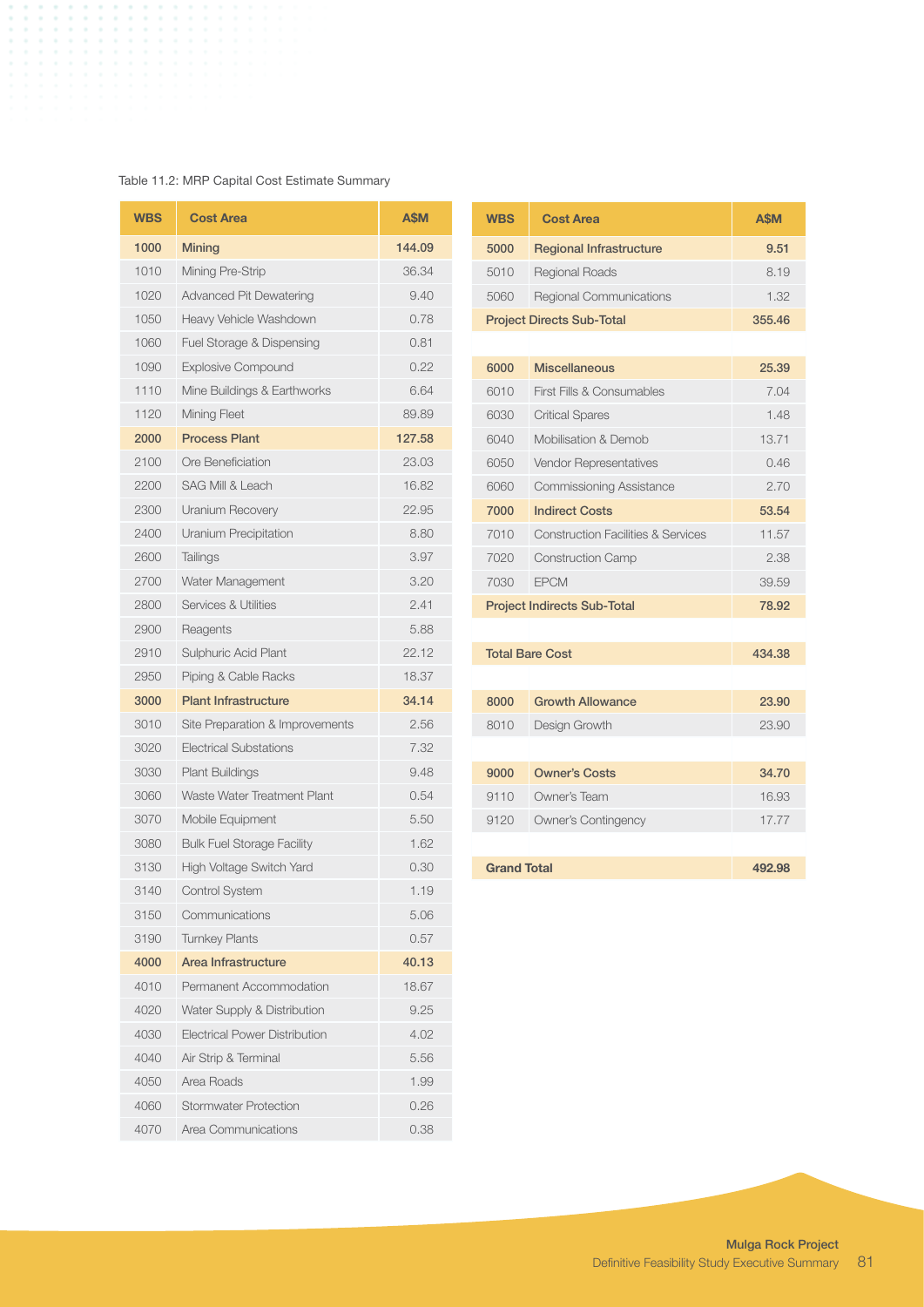

Figure 11.1: MRP Capital Cost Breakdown – by Work Breakdown Structure

# **MINING**

# PRE-PRODUCTION CAPITAL

Costs associated with the pre-production mining prior to Year 1, Month 1 were developed by Mining Plus and are summarised in Table 11.3. These operating costs include a full complement of management and supervision to support the mining operation as soon as it commences. The costs also include the maintenance personnel which are mobilised in line with the delivery of the mining fleet.

#### Table 11.3: Pre-production Capital Estimate

| <b>Capital</b><br><b>Expenditure</b><br>Area | Year-1<br>(A\$M) | Year <sub>0</sub><br>(A\$M) | <b>Total</b><br>(A\$M) |
|----------------------------------------------|------------------|-----------------------------|------------------------|
| Labour                                       | 3.7              | 15.1                        | 18.8                   |
| Fuel                                         | 0.6              | 9.2                         | 9.8                    |
| Other (variable)                             | 0.6              | 5.4                         | 6.0                    |
| Other (fixed)                                | 0.1              | 0.8                         | 0.9                    |
| Pit dewatering                               |                  | 0.8                         | 0.8                    |
| Total                                        | 5.0              | 31.3                        | 36.3                   |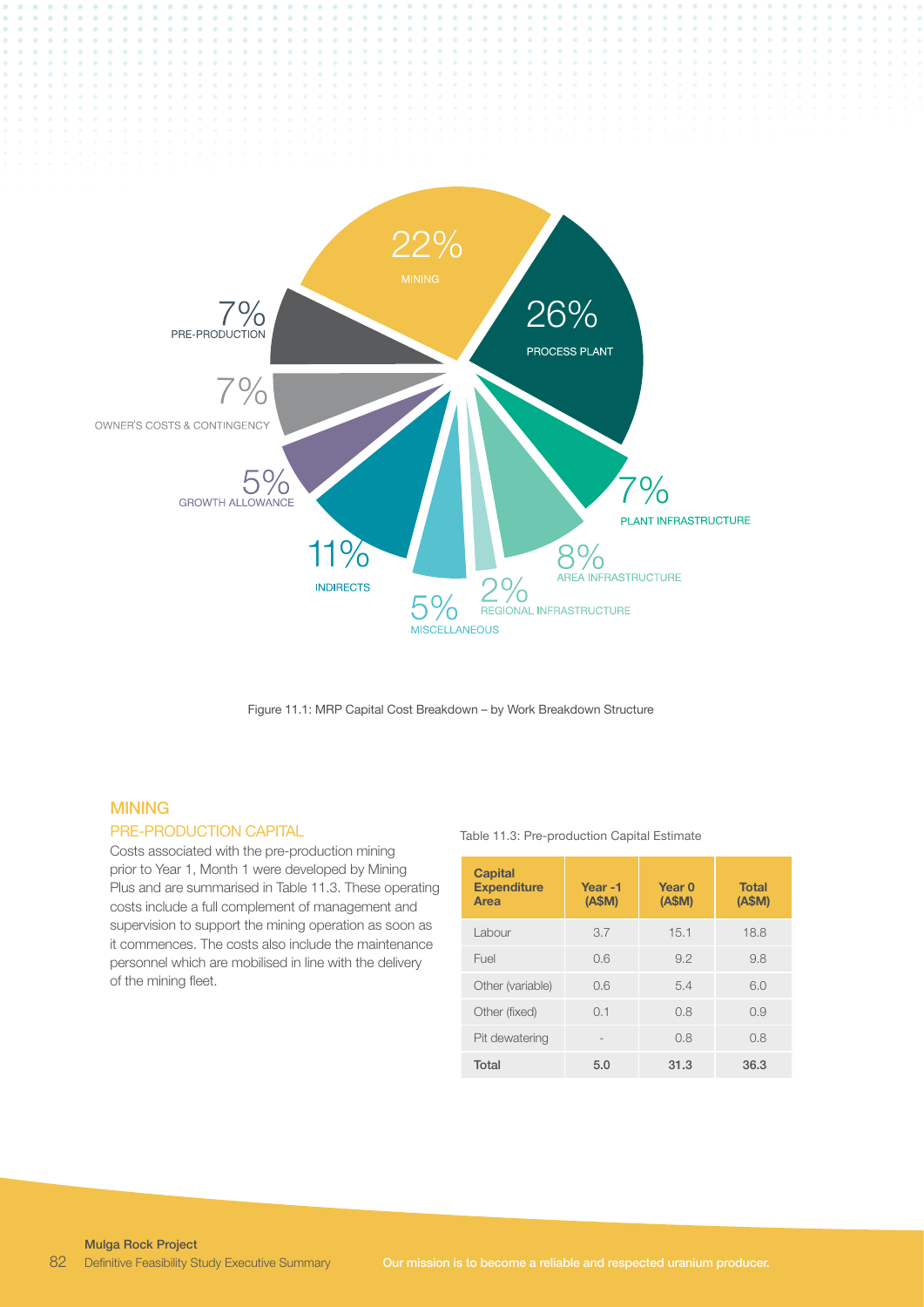#### MINING EQUIPMENT

Mining equipment is procured from Year -1 through to Year 2, with the cost of this equipment estimated by Mining Plus based on multiple budget quotations. The mining capital cost estimate includes the following equipment items:

- » Mobile mining fleet;
- » Mobile ancillary fleet;
- » Mobile maintenance equipment;
- » Light vehicles;
- » Pit dewatering;
- » Workshop tooling;
- » Equipment spares;
- » Surveying equipment;
- » Grade control equipment;
- » Mobile lighting equipment; and
- » Specialist software.

Vimy is assessing commercial proposals to finance the mining fleet through the equipment suppliers.

# MINING INFRASTRUCTURE

The capital cost of the following mining infrastructure has been estimated by GRES based on in-house experience and quotations:

- » Mining operational and administration buildings;
- » Mining compound including earthworks, civils, fencing, bunding, parking bays, jack pads and laydown areas;
- » Mining workshop and stores;
- » Mining heavy vehicle and light vehicle re-fuelling facility; and
- » Heavy vehicle and light vehicle washdown bays.

# PROCESS PLANT

## ORE BENEFICIATION PLANT

The beneficiation plant has been designed and costed by GRES based on findings of the pilot plant testwork and multiple budget quotations from OEMs, with the plant consisting of the following major unit operations:

- » ROM ore pad and retaining wall;
- » Parallel mineral sizer trains;
- » Parallel logwasher trains;
- » Fines separation cyclone cluster;
- » Rougher Up-Current Classifier (UCC);
- » Cleaner UCC;
- » Fines thickener;
- » Barren sand dewatering module;
- » Various ore, concentrate and barren sand conveyors; and
- » Beneficiated concentrate stockpile.

The beneficiation plant will be constructed and commissioned in two stages, with Stage 1 consisting of the installation of the ROM ore pad and retaining wall, one of the two mineral sizers, ore transfer conveyors, and the concentrate stockpile. This will enable the processing of high-grade ore during the first two years of operation, with the remainder of the ore beneficiation plant equipment installed during the first half of Year 2, in preparation for high-grade ore ceasing in Year 2, Month 8.

#### HYDROMETALLURGICAL PROCESS PLANT

The hydrometallurgical process plant has been designed and costed by GRES based on the process design criteria confirmed through continuous piloting. The estimate is supported by multiple budget quotations from OEMs. The process plant consists of the following major unit operations:

- » SAG milling;
- » Leach feed thickener;
- » 6-stage uranium leach circuit;
- » 8-stage RIP circuit;
- » Resin elution;
- » Resin elution reagents make-up;
- » UF/NF plant;
- » 4-stage Uranyl peroxide precipitation circuit; and
- » Uranyl peroxide thickening, washing, drying and packaging.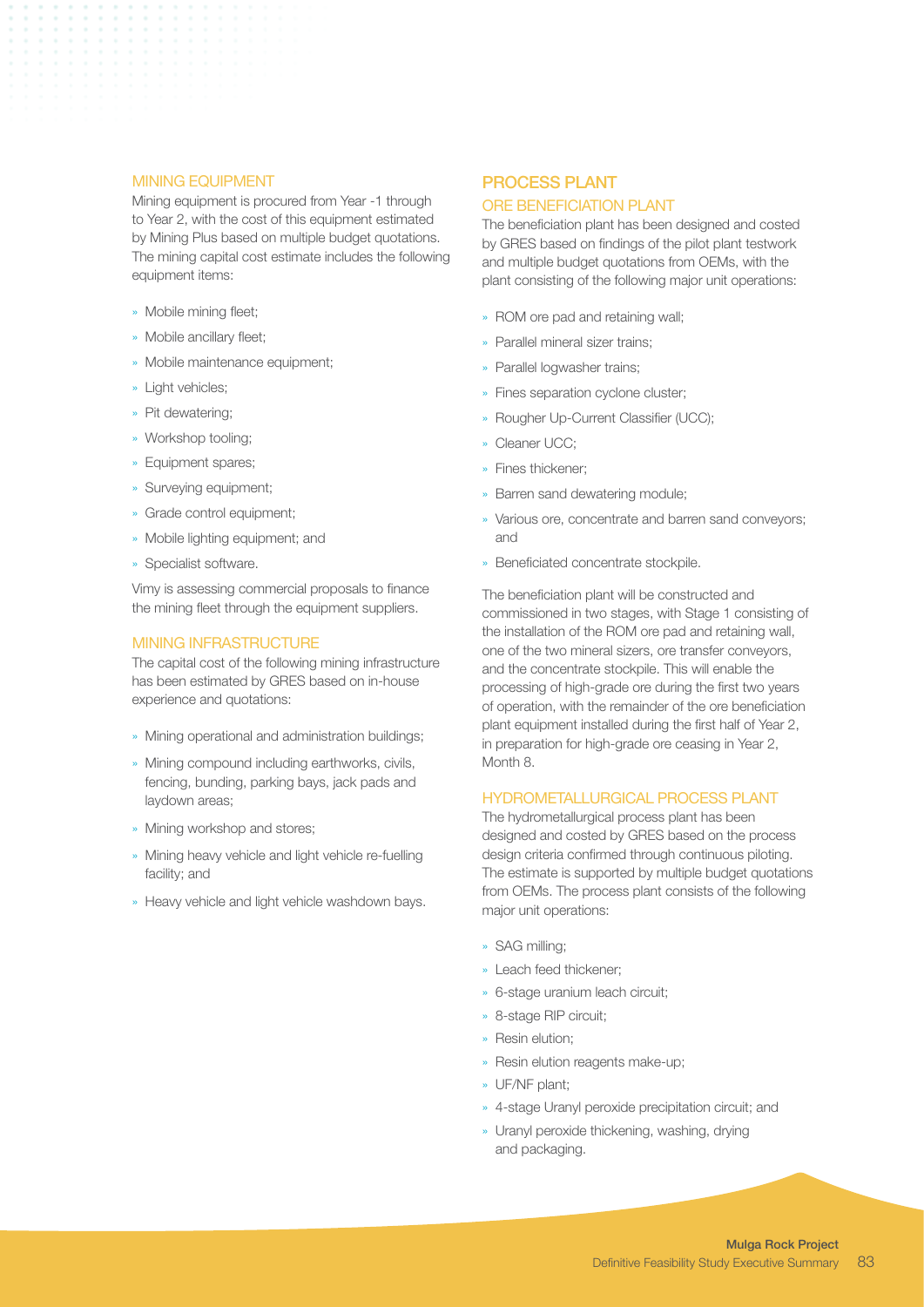The design implications of the characteristics of the acidic saline leach and RIP circuit slurries have been carefully considered by GRES. Non-metallic materials for construction have been selected where possible, such as fibre reinforced plastic, high density polyethylene, PVC, butyl rubber and epoxy coatings. Where the use of non-metallics is not practical, conservative metallic materials such as titanium and Hastelloy C276 have been selected predominantly in the leach, RIP and UF/NF areas of the plant, while super duplex stainless steels (SAF2507 and SAF2205) have been used in other areas. Corrosion testing has been conducted to support material selection for the project.

#### **REAGENTS**

The reagents area of the process plant has been designed and costed by GRES based on in-house experience and budget quotations from OEMs, with the plant consisting of the following major unit operations:

- » Sulphuric acid vendor package plant and acid storage;
- » Ferric sulphate generation and storage;
- » Sodium chloride dissolution and storage;
- » Caustic unloading and storage;
- » Hydrogen peroxide unloading and storage; and
- » Flocculant mixing and storage.

The reagents area of the process plant consists mainly of tanks and pumps, with the exception of the sulphuric acid plant. The capital estimate has allowed for the installation of a turn-key 250tpd (85,000tpa) sulphuric acid plant supplied by industry-experts Outotec GmbH & Co. (Germany). The acid plant consists of a skid-mounted, fully pre-commissioned plant which will be supplied, installed and commissioned by and under the supervision of Outotec. The acid plant generates 12t/h of steam through its heat recovery system, which will be used to heat the leach circuit. Sulphuric acid may also be imported via truck if required.

#### UTILITIES AND SERVICES

The utilities and services area of the process plant has been designed and costed by GRES based on in-house experience and multiple budget quotations from OEMs, with the plant consisting of the following major areas:

- » Water supply raw water, pit water, demineralised water, potable water, process water, fire water, gland water, and safety shower systems;
- » Air supply plant air and instrument air; and
- » Steam supply boiler to provide low pressure steam.

#### PLANT INFRASTRUCTURE

Process plant infrastructure has been designed and costed by GRES based on in-house experience and multiple budget quotations from OEMs, with the plant consisting of the following major assets:

- » Power plant generator haul;
- » Bulk fuel storage and distribution;
- » Sewage disposal and treatment;
- » Plant buildings, including administration, training, gatehouse/first aid, operations, change-rooms, crib rooms, plant control room, workshops, warehouse, etc;
- » Process plant control system;
- » High voltage switch yards, substations buildings, and power distribution;
- » Mobile plant equipment; and
- » Site communication systems, including communication towers, microwave data links, private LTE system, local area network/wide area network (LAN/WAN) data infrastructure, IT equipment and telephone system.

The cost for the supply and installation of all of the above assets, with exception of the power plant, has been included in the capital cost estimate. The power plant will be installed under a build, own and operate (BOO) contract.

## AREA AND REGIONAL INFRASTRUCTURE

All area and regional infrastructure has been estimated by GRES including the accommodation village, aerodrome, airstrip, Kakarook North borefield, raw water distribution system, high voltage electrical distribution system, main access and regional roads, and communications system.